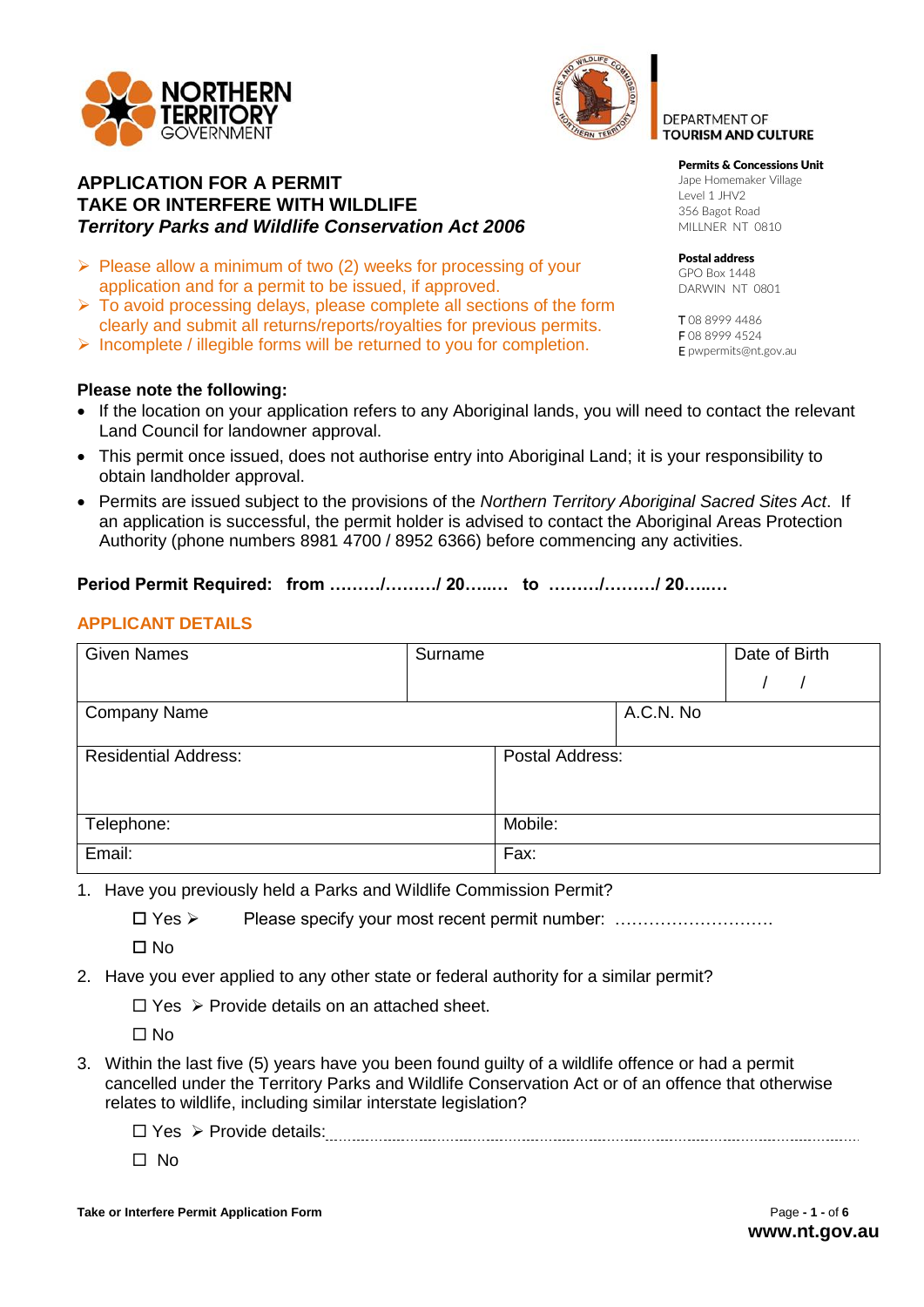The Parks and Wildlife Commission adheres to the Northern Territory Government Privacy Statement, which can be found at: <http://www.nt.gov.au/ntg/privacy.shtml>

# **1. PURPOSE OF YOUR APPLICATION:**

| $\Box$ Firewood                               | $\square$ Didgeridoo | □ Crocodile Harvesting     |
|-----------------------------------------------|----------------------|----------------------------|
| $\Box$ Craft                                  | $\Box$ Nursery       | $\Box$ Rehabilitation Work |
| $\Box$ Timber                                 | $\Box$ Bush Tucker   | $\Box$ Pest Removal        |
| $\Box$ Pet Trade                              |                      |                            |
| $\Box$ Other $\triangleright$ Please specify: |                      |                            |

## **2. SPECIES FOR WHICH PERMIT IS REQUIRED**

| <b>Scientific Name</b> | <b>Common Name</b> | Quantity | Part | <b>Sex</b> |
|------------------------|--------------------|----------|------|------------|
| (Latin name)           |                    |          |      |            |
|                        |                    |          |      |            |
|                        |                    |          |      |            |
|                        |                    |          |      |            |
|                        |                    |          |      |            |

## **3. LOCATION FOR WHICH PERMIT IS REQUIRED:**

Will the species be collected from an area that has been formally approved by government to be cleared? Yes  $\Box$  No  $\Box$ 

*Permits to take will generally not be issued for gazetted public roads and road reserves.*

Specify Hundred, Section No., Lot No., (or grid reference) and Property Name.

Attach a **map** showing the boundaries of the proposed areas where harvesting will occur.

| Location | Name of Landholder |
|----------|--------------------|
|          |                    |
|          |                    |
|          |                    |
|          |                    |
|          |                    |
|          |                    |

# **4. PLEASE GIVE REASONS WHY YOU WANT TO TAKE OR INTERFERE WITH WILDLIFE:**

# **5. PLEASE PROVIDE DETAILS OF YOUR RELEVANT EXPERIENCE:**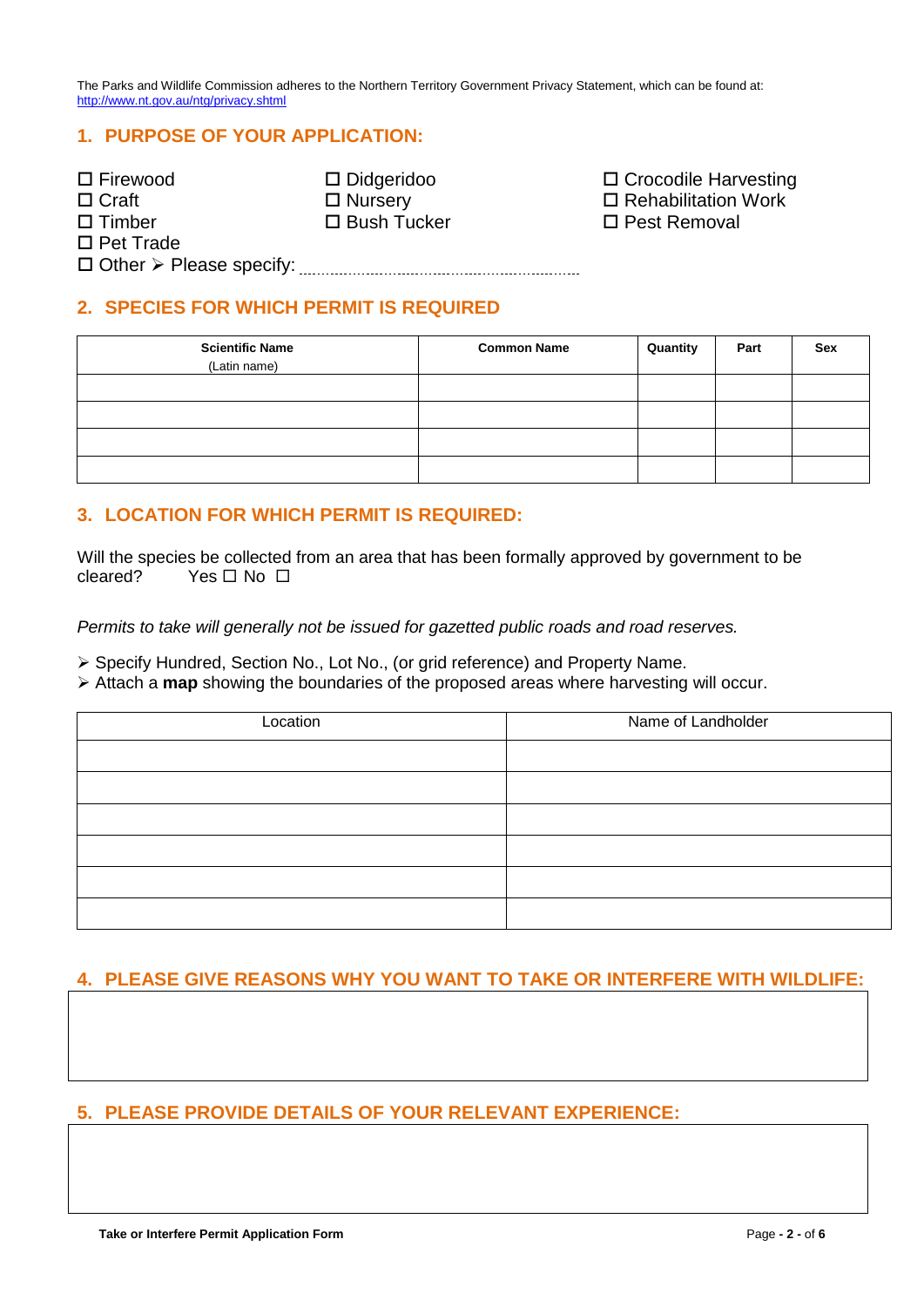# **6. REGISTRATION NUMBERS AND DESCRIPTION OF ALL VEHICLES (INCLUDING BOATS) TO BE USED:**

| <b>VEHICLE MAKE</b> | <b>MODEL</b> | <b>COLOUR</b> | <b>REGISTRATION NUMBER</b> |
|---------------------|--------------|---------------|----------------------------|
|                     |              |               |                            |
|                     |              |               |                            |
|                     |              |               |                            |
|                     |              |               |                            |
|                     |              |               |                            |

Please ensure that you also **sign and return** the **special conditions** sheet if your activity is proposed to be undertaken on a park or reserve (excluding Kakadu National Park and Uluru National Park, which are managed by Parks Australia).

**Declaration:** I do solemnly and sincerely declare that the details given above are true in every particular; I have read and agree to all the conditions regarding this application and make this solemn declaration by virtue of the Oaths Act. *Note: There are heavy penalties for false declarations.*

Signature: Date: / /

Full Name:

## **NOMINEE No. 1**

| Given Name/s:               | Surname: |                 | DOB: |  |
|-----------------------------|----------|-----------------|------|--|
| <b>Residential Address:</b> |          | Postal Address: |      |  |
| Email or Phone:             |          | Role:           |      |  |

Within the last five years have you been found guilty of a wildlife offence or had a permit cancelled under the *Territory Parks and Wildlife Conservation Act* or of an offence that otherwise relates to wildlife, including similar interstate legislation?

## No  $\square$  Yes  $\square$  > Provide details:

**Declaration:** I do solemnly and sincerely declare that the details given above are true in every particular and I make this solemn declaration by virtue of the Oaths Act. *Note: There are heavy penalties for false declarations.*

| Nominee's signature: | Date: |  |  |
|----------------------|-------|--|--|
|----------------------|-------|--|--|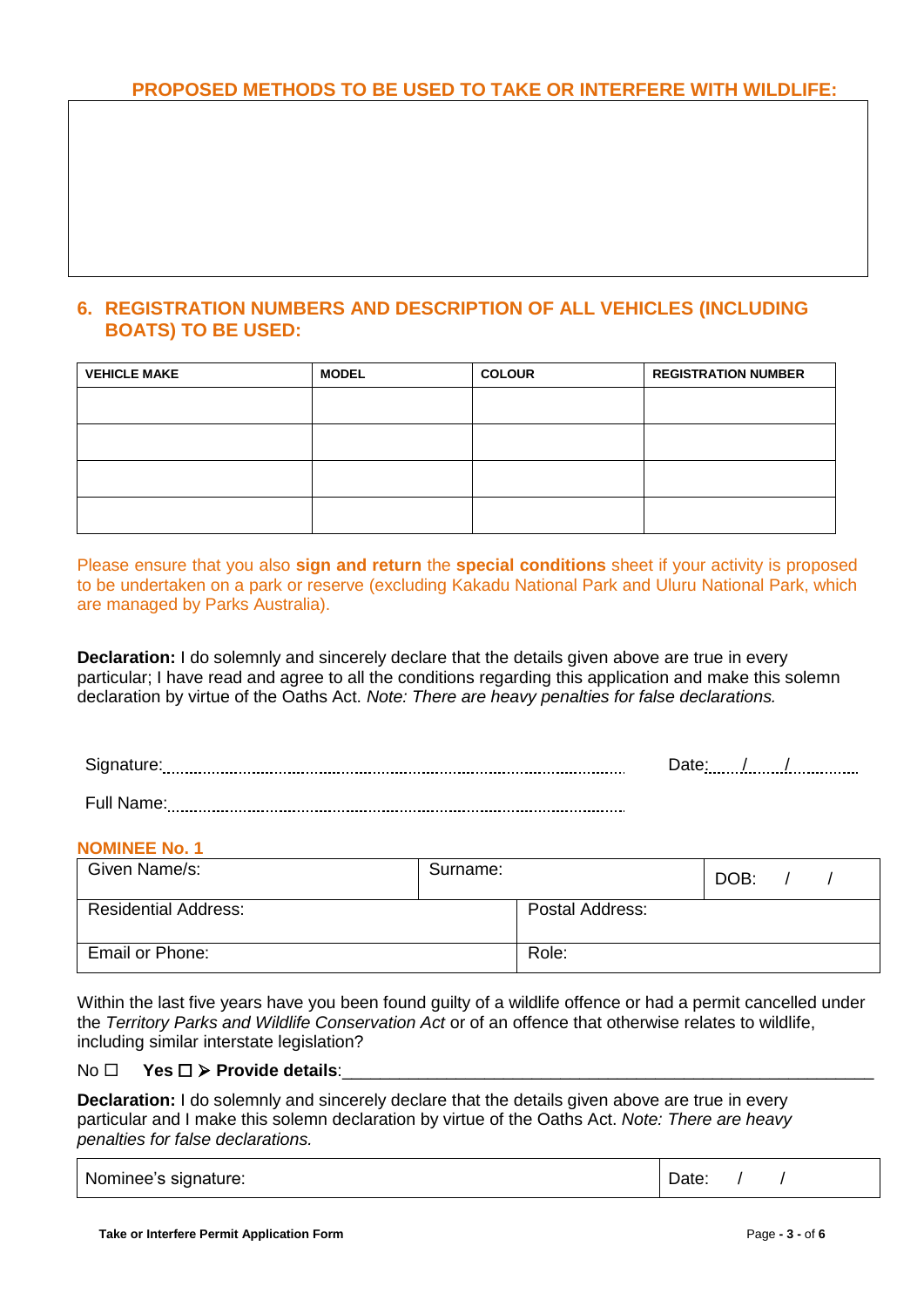#### **NOMINEE No. 2**

| Given Name/s:               | Surname: |                 | DOB: |  |
|-----------------------------|----------|-----------------|------|--|
| <b>Residential Address:</b> |          | Postal Address: |      |  |
| Email or Phone:             |          | Role:           |      |  |

Within the last five years have you been found guilty of a wildlife offence or had a permit cancelled under the *Territory Parks and Wildlife Conservation Act* or of an offence that otherwise relates to wildlife, including similar interstate legislation?

### $No \Box$  Yes  $\square$  > Provide details:

**Declaration:**I do solemnly and sincerely declare that the details given above are true in every particular and I make this solemn declaration by virtue of the Oaths Act. *Note: There are heavy penalties for false declarations.*

| Nominee's signature: | Date: |
|----------------------|-------|
|----------------------|-------|

## **NOMINEE No. 3**

| Given Name/s:               | Surname: |                 | DOB: |  |
|-----------------------------|----------|-----------------|------|--|
| <b>Residential Address:</b> |          | Postal Address: |      |  |
| <b>Email or Phone:</b>      |          | Role:           |      |  |

Within the last five years have you been found guilty of a wildlife offence or had a permit cancelled under the *Territory Parks and Wildlife Conservation Act* or of an offence that otherwise relates to wildlife, including similar interstate legislation?

### $No \Box$  Yes  $\square$  > Provide details:

**Declaration:**I do solemnly and sincerely declare that the details given above are true in every particular and I make this solemn declaration by virtue of the Oaths Act. *Note: There are heavy penalties for false declarations.*

| Nominee's signature: | Date |
|----------------------|------|
|----------------------|------|

## **NOMINEE No. 4**

| Given Name/s:               | Surname: |                 | DOB: |  |
|-----------------------------|----------|-----------------|------|--|
| <b>Residential Address:</b> |          | Postal Address: |      |  |
| <b>Email or Phone:</b>      |          | Role:           |      |  |

Within the last five years have you been found guilty of a wildlife offence or had a permit cancelled under the *Territory Parks and Wildlife Conservation Act* or of an offence that otherwise relates to wildlife, including similar interstate legislation?

### $No \Box$  Yes  $\square$  > Provide details:

**Declaration:**I do solemnly and sincerely declare that the details given above are true in every particular and I make this solemn declaration by virtue of the Oaths Act. *Note: There are heavy penalties for false declarations.*

| Nominee's signature: | Date: |  |  |  |
|----------------------|-------|--|--|--|
|----------------------|-------|--|--|--|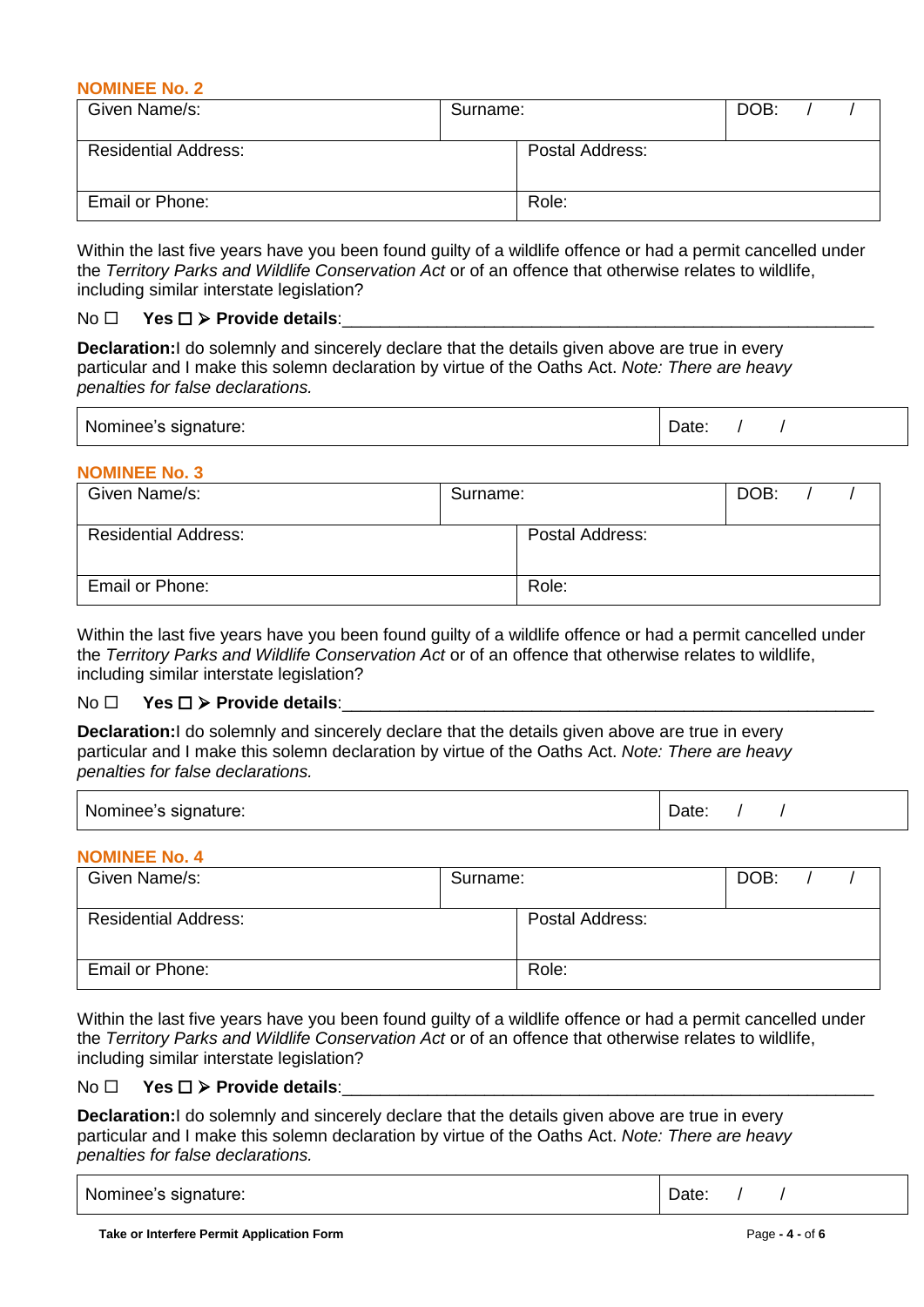## **DECLARATION BY PROPERTY OWNER/MANAGER**

If property is in joint names, both landowners must complete and sign the declaration form.

| Given names:                | Surname: |                        | DOB: |
|-----------------------------|----------|------------------------|------|
|                             |          |                        |      |
|                             |          |                        |      |
| Given names:                | Surname: |                        | DOB: |
|                             |          |                        |      |
| Company Name:               |          | <b>ACN No.:</b>        |      |
|                             |          |                        |      |
|                             |          |                        |      |
| <b>Residential Address:</b> |          | <b>Postal Address:</b> |      |
|                             |          |                        |      |
|                             |          |                        |      |
|                             |          |                        |      |
|                             |          |                        |      |
| <b>Business Phone:</b>      |          | Home                   |      |
|                             |          |                        |      |
| Fax:                        |          | Mobile:                |      |
| Email:                      |          |                        |      |
|                             |          |                        |      |

**Section 114 of the** *Territory Parks and Wildlife Conservation Act* **provides for a penalty of up to two (2) years imprisonment for a person, or up to 500\* penalty points for a body corporate, making a false or misleading statement in connection with a matter under this Act.**

### **Declaration**

**\* as at 1 July 2015 = \$76 500**

I / We hereby declare that I/we am/are the owner(s), leaseholder or delegated by the owner or leaseholder to manage the land referred to in the attached application and that I have agreed to the applicant undertaking the harvest proposed in this application. (If property is in joint names both landowners must sign the application form.)

I / We also understand that any payment from the applicant to me / us for rights to harvest wildlife from the land referred to in the attached application is a matter for negotiation between myself / us and the applicant listed on this permit application.

| Signature:                                            |                             |                              | Date:                                       |                                |                              |
|-------------------------------------------------------|-----------------------------|------------------------------|---------------------------------------------|--------------------------------|------------------------------|
| Signature:                                            |                             |                              | Date:                                       |                                |                              |
| <b>OFFICE USE ONLY</b>                                |                             |                              |                                             |                                |                              |
| Date Permit Received:                                 |                             |                              | Permit Number:                              |                                |                              |
| Date of Issue:                                        |                             |                              | <b>Receipt Number:</b>                      |                                |                              |
| <b>Amount Paid:</b>                                   |                             |                              | NLC / CLC Approval?                         | $\square$ Yes                  | $\square$ No                 |
| Previous returns submitted?<br>Landholder Permission? | $\Box$ Yes<br>$\square$ Yes | $\square$ No<br>$\square$ No | Land Tenure Check?<br><b>DLRM</b> Approval? | $\square$ Yes<br>$\square$ Yes | $\square$ No<br>$\square$ No |